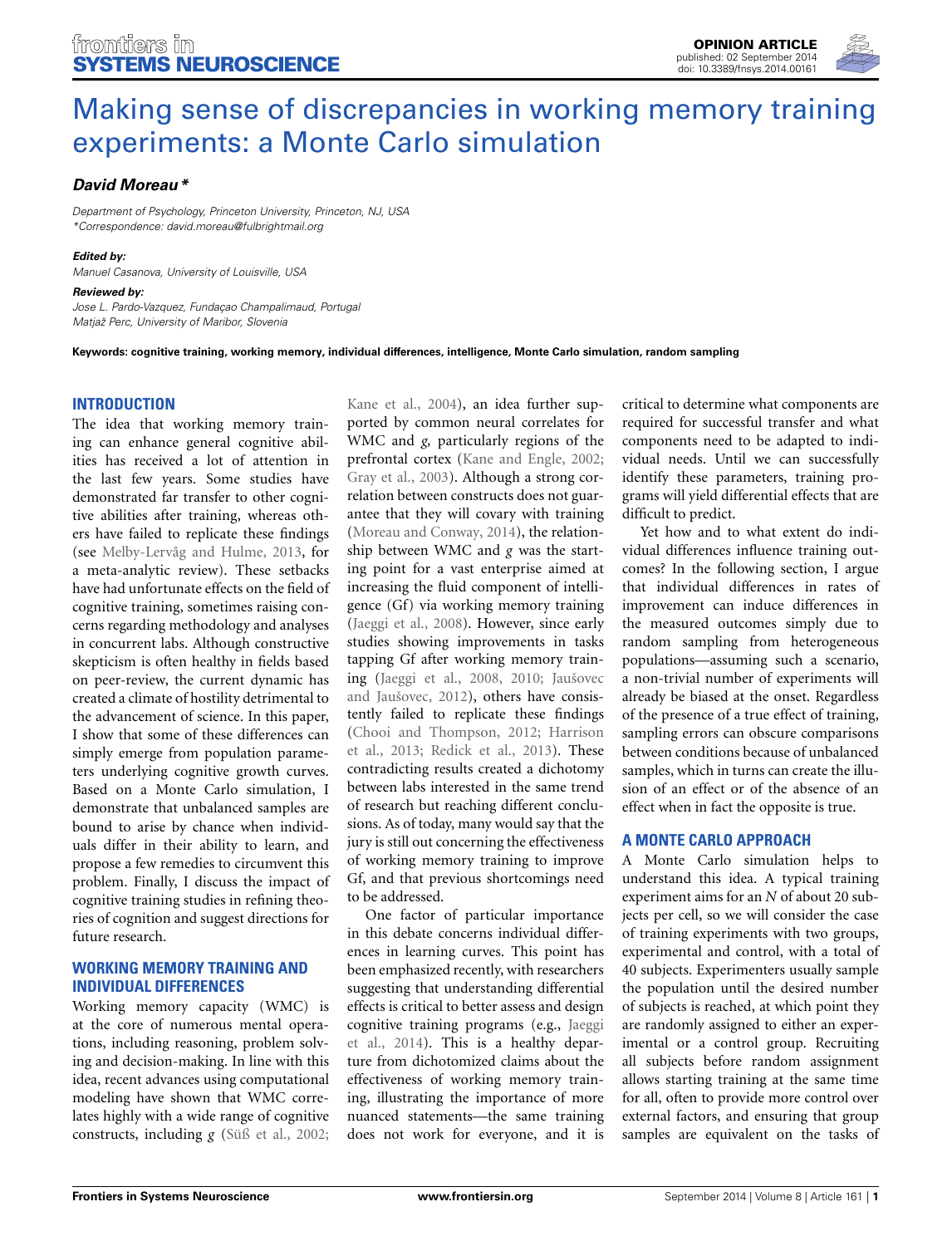interest measured at pre-test. An alternate solution is to assign subjects to a group at the recruiting stage, in order to start training at each subject's earliest convenience. This is often more practical when experimenters have to deal with time constraints, but it can potentially introduce additional confounds. Because the present simulation does not constrain sampling hierarchically, its results will not be influenced by the sampling strategy one might favor.

A simulation with 10,000 draws was performed for each of these scenarios: uniform population, population with two subpopulations, and population with three subpopulations. In the first step of the simulation, all subpopulations were equally represented in the overall population—the only variation allowed in the model was at the random sampling stage.

Assuming the overall population we are sampling from is uniform, dividing a sample into two groups (experimental vs. control) has no effect on how balanced a design is. This is what was is mostly assumed in training studies that are not focused on individual differences, either explicitly or implicitly, because of the nature of the design itself. When assuming such an underlying population, random assignment to experimental conditions never produces unbalanced samples—the population is uniform, and so are the two samples.

Recent evidence, however, suggests different learning curves, or rates of improvement, between individuals, based on d[istinct neural changes \(e.g.,](#page-2-9) Kundu et al., [2013](#page-2-9)). This is a completely different scenario. Let us assume the general population we are sampling from includes two subpopulations with different rates of improvement (high and low). In this case, a Monte Carlo simulation with 10,000 draws shows that random sampling from the population will yield unbalanced samples 1.74% of the time (**[Figure 1A](#page-2-10)**). This percentage might seem trivial, but when the population includes three subpopulations of learners (high, medium, low), a simulation with 10,000 draws yield unbalanced samples 5.18% of the time (**[Figure 1B](#page-2-10)**). The probability rises quickly when more subpopulations are included in the model: the more individuals differ

in their ability to learn, the more likely a training experiment is to be affected by sampling error. In fact, ecological populations are likely to be even more heterogeneous, therefore exacerbating this effect. In training experiments, individual differences matter.

Such sampling errors are substantial, especially given that the model proposed here did not assess the probability for a sample to represent adequately the overall population, but only the probability for two samples drawn from the same population to be equivalent. Moreover, sampling errors and other limitations common with the analyses of training data (e.g., correlated gains and dichotomization; [Tidwell et al.](#page-3-4), [2014](#page-3-4)) are not mutually exclusive, arguably increasing the risk for experimental confounds. The underlying rationale in training experiments is that sampling error is random, and that it therefore averages with large enough samples. However, despite inferential tools available to estimate the size of sampling error (e.g., standard error), unbalanced samples often go undetected, because no effort is made to test for homogeneity and the distribution of the population is rarely known *a priori*.

One should also note that the percentages presented here are conservative—subpopulations within the overall population were always equally represented in the model, but this is not necessarily the case in real settings. In fact, it is plausible that individuals with different trends of improvement are not equally represented in the overall population. In this case, the probability to draw unbalanced samples rises quickly. In the two-subpopulation scenario, unbalanced overall population with the following ratios (high  $= 60\%$ ; low = 40%) yields unbalanced samples across groups 4.23% of the time with 10,000 draws (**[Figure 1C](#page-2-10)**). In the threepopulation scenario with the following ratios (high  $= 55\%$ , medium  $= 35\%$  and low  $= 10\%$ ), the probability surges to 37.87% (**[Figure 1D](#page-2-10)**). Given an unequal percentage of each subpopulation within the overall population, it can be more accurate to use a stratified sampling method to improve representativeness of the samples; however, this requires knowing *a priori* the percentage of each

subpopulation in the overall population to be accurate, which is often difficult in practice.

#### **POTENTIAL REMEDIES**

There are a few remedies to circumvent this problem. First, the simulation presented in this paper demonstrates the importance of assessing learning rates before training starts. In this regard, specific tasks could be used to define a growth rate in the ability of interest (e.g., WMC), allowing experimenters to introduce specific constraints in a pseudorandom assignment to groups, such as forcing matched samples. This additional step would ensure balanced samples across experimental conditions at the onset of the study to reduce the potential biases emphasized in this paper. In addition, and because they would be measured before any experimental treatment, initial growth profiles could be used as covariates in the final analyses to refine the interpretation of significant effects.

Testing for differences in learning rates also emphasizes the importance of sample size. All other parameters being equal, a larger sample size increases the probability to detect differences in growth profiles between experimental groups (i.e., power). For example, increasing the sample in the Monte Carlo simulation to 40 subjects per cell allows detecting unbalanced samples in 3.47% of cases in the two-subpopulation scenario (11.05% with unequal subpopulations), and in 5.20% of cases in the three-subpopulation scenario (69.47% with unequal subpopulations). Obviously, the cost of training experiments combined with the desire to publish findings quickly represent strong incentives for experiments with smaller sample size, but the field of cognitive training needs more statistically powered designs to reach more definitive claims.

Finally, predefining a one-sided hypothesis at the onset of a study allows reducing the probabilities defined in previous scenarios by half, since half the time the discrepancies arising spuriously will contradict a specific hypothesis. Preregistering is now made easier by online projects such as the Open Science Framework [\(http://](http://openscienceframework.org) [openscienceframework](http://openscienceframework.org)*.*org), which keeps time stamps on project submissions and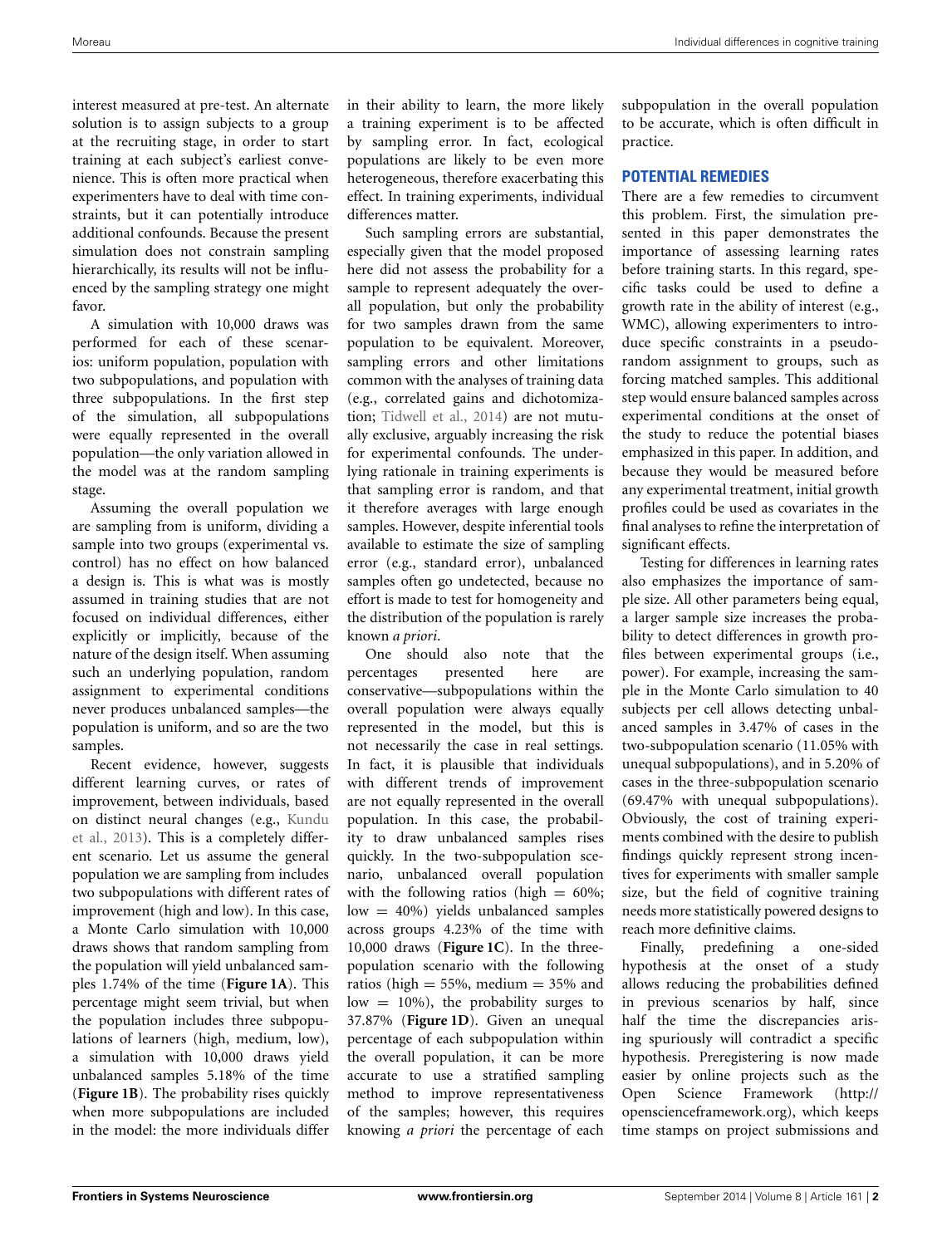

<span id="page-2-10"></span>allows choosing an appropriate level of privacy for a preregistered project. Furthermore, top-tier journals in psychology and neuroscience are now encouraging such preregistrations, by approving particular designs and hypotheses before an experiment is conducted, therefore guaranteeing publication regardless of the outcome. Clearly, these initiatives reach far beyond solving the problem of ambiguous hypotheses—for example, they also represent a first step toward eradicating the file-drawer problem—and in that regard they should be widely applauded and further encouraged.

# **CONCLUDING REMARKS**

The field of cognitive training is an exciting one, with tremendous potential applications. In this regard, inconsistencies in experimental findings should not be interpreted as failures to advance knowledge but as inevitable consequences of exploring a field still in its infancy. Importantly, I do not argue that sampling error explains *all* discrepancies in working memory training outcomes; rather, the rationale for this opinion piece is to encourage caution when interpreting seemingly incompatible findings. Moreover, the limitation presented herein, as well as its potential remedies, are equally valid to other types of training designs not based on working memory—in fact, I do hope that the paper contributes to an already ongoing shift of focus from general training contents to more individualized programs, taking into account individual differences in cognition. Following this idea serves a dual purpose—it allows designing more effective training programs with applications to clinical and non-clinical populations, particularly important in our aging societies, but also provides suitable environments to test empirical claims and refine current models of cognition.

#### **REFERENCES**

- <span id="page-2-6"></span>Chooi, W.-T., and Thompson, L. A. (2012). Working memory training does not improve intelligence in healthy young adults. *Intelligence* 40, 531–542. doi: 10.1016/j.intell.2012.07.004
- <span id="page-2-2"></span>Gray, J. R., Chabris, C. F., and Braver, T. S. (2003). Neural mechanisms of general fluid intelligence. *Nat. Neurosci.* 6, 316–322. doi: 10.1038/ nn1014
- <span id="page-2-7"></span>Harrison, T. L., Shipstead, Z., Hicks, K. L., Hambrick, D. Z., Redick, T. S., and Engle, R. W. (2013).Working memory training may increase working memory capacity but not fluid

intelligence. *Psychol. Sci.* 12, 2409–2419. doi: 10.1177/0956797613492984

- <span id="page-2-3"></span>Jaeggi, S. M., Buschkuehl, M., Jonides, J., and Perrig, W. J. (2008). Improving fluid intelligence with training on working memory. *Proc. Natl. Acad. Sci. U.S.A.* 105, 6829–6833. doi: 10.1073/pnas.0801268105
- <span id="page-2-8"></span>Jaeggi, S. M., Buschkuehl, M., Shah, P., and Jonides, J. (2014). The role of individual differences in cognitive training and transfer. *Mem. Cogn.* 42, 464–480. doi: 10.3758/s13421-013-0364-z
- <span id="page-2-4"></span>Jaeggi, S. M., Studer-Luethi, B., Buschkuehl, M., Su, Y.-F., Jonides, J., and Perrig, W. J. (2010). The relationship between n-back performance and matrix reasoning – implications for training and transfer. *Intelligence* 38, 625–635. doi: 10.1016/j.intell.2010.09.001
- <span id="page-2-5"></span>Jaušovec, N., and Jaušovec, K. (2012). Working memory training: improving intelligence–Changing brain activity. *Brain Cogn.* 79, 96–106. doi: 10.1016/j.bandc.2012.02.007
- <span id="page-2-1"></span>Kane, M. J., and Engle, R. W. (2002). The role of prefrontal cortex in working-memory capacity, executive attention, and general fluid intelligence: an individual differences perspective. *Psychon. Bull. Rev.* 9, 637–671. doi: 10.3758/BF03196323
- <span id="page-2-0"></span>Kane, M. J., Hambrick, D. Z., Tuholski, S. W., Wilhelm, O., Payne, T. W., and Engle, R. W. (2004). The generality of working memory capacity: a latent-variable approach to verbal and visuospatial memory span and reasoning. *J. Exp. Psychol. Gen.* 133, 189–217. doi: 10.1037/0096-3445.133.2.189
- <span id="page-2-9"></span>Kundu, B., Sutterer, D. W., Emrich, S. M., and Postle, B. R. (2013). Strengthened effective